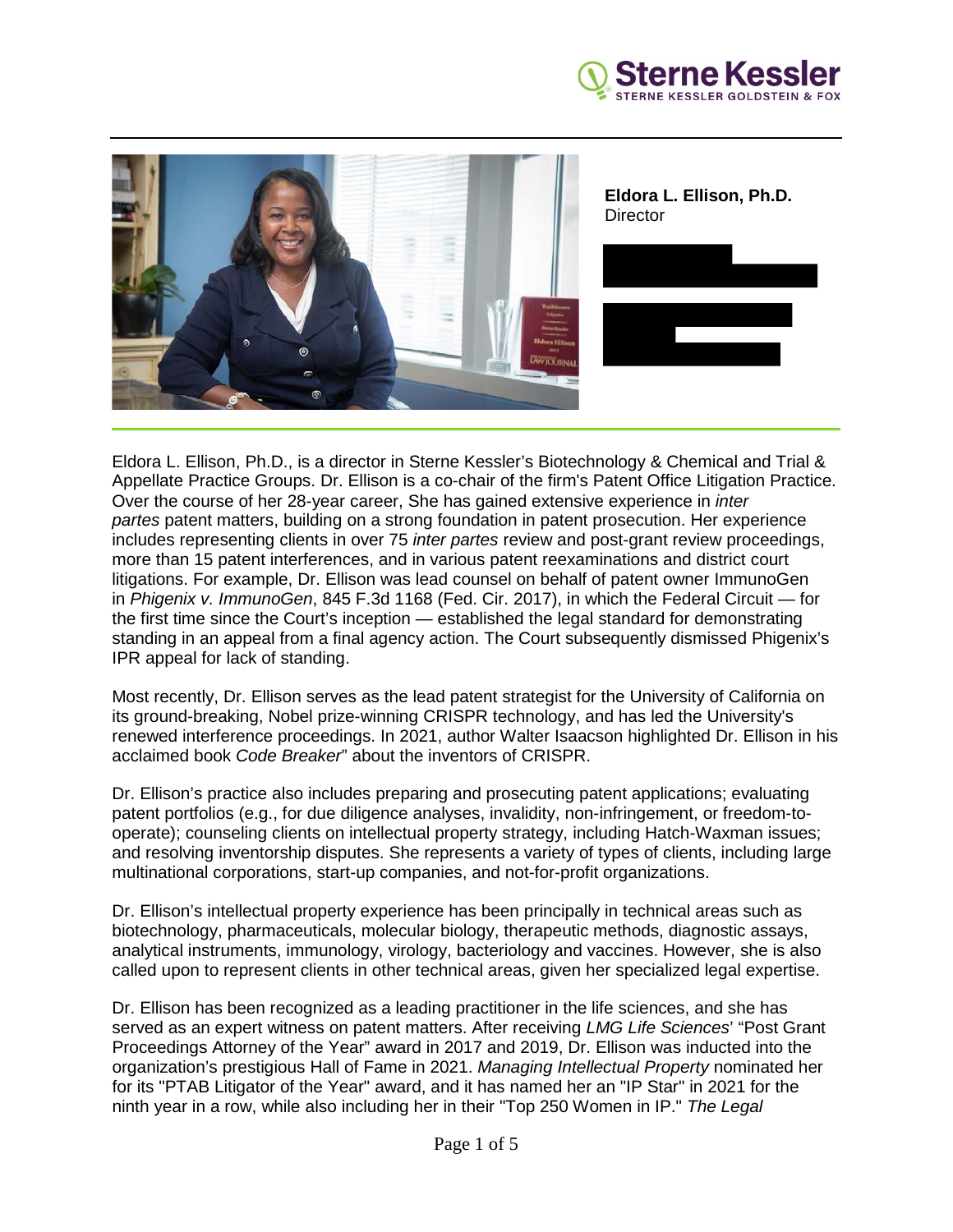

*500* recognized Dr. Ellison as a "Leading Lawyer" since 2020 and a "Recommended Lawyer" in 2018 and 2017 for U.S. reexamination and post-grant proceedings. In 2018, she also received the Haverford College Alumni Distinguished Achievement Award for outstanding contributions to her field. The *National Law Journal* recognized her as one of its "Top 50 Litigation Trailblazers." *Law360* named her an "MVP in Life Sciences" in 2015. *LMG Life Sciences* nominated her for its "Patent Prosecutor of the Year" award as well as "PTAB Litigator of the Year" in 2016, and it has named her a "Life Sciences Star" since 2012. *Profiles in Diversity Journal* listed her among "Black Leaders Worth Watching" in 2020 and "Women Worth Watching" in 2016. In 2016, *IAM Patent 1000* named her as one of the world's leading patent professionals and "highly recommended" for post-grant procedures and litigation. Dr. Ellison has often been quoted in publications such as *IPLaw360* and *The Washington Post* for her analyses of developments in patent law.

Dr. Ellison is a contributing author of *Patent Office Litigation, Second Edition*, published in 2017. Additionally, she is an editor of *Patent Office Litigation*, a two-volume set focused on the new contested proceedings under the America Invents Act, published in 2012 by Thomson Reuters Westlaw. This book examines how the proceedings interact with other aspects of patent procurement and enforcement, and it delivers practical analysis and advice.

She lectures and publishes frequently on topics such as the America Invents Act, patent interferences, patent reexaminations and concurrent patent litigation, and patents and licensing. Dr. Ellison has also served on the faculty for the District of Columbia Bar's Continuing Legal Education Program.

Dr. Ellison is a member of the firm's Executive Committee, and she previously chaired the firm's Professional Development Committee and the Diversity Committee. Dr. Ellison also serves as a member of the Diversity and Inclusion Committee for the Intellectual Property Owners Association, and previously served as a Co-chair of the Association's Black IP Professionals Resource Group. She also previously served as a Member of the Board of Directors for Turning Point Academy Public Charter School in Maryland, and she has recently been elected to the Board of Trustees for Cornell University.

Dr. Ellison earned her J.D. from Georgetown University Law Center, her Ph.D. in biochemistry, molecular and cell biology from Cornell University, where she serves on the Board of Trustees. Dr. Ellison holds a B.S. in biology from Haverford College.

# **Education**

- J.D., Georgetown University Law Center
- Ph.D., Biochemistry, Molecular and Cell Biology, Cornell University
- B.S., Biology, Haverford College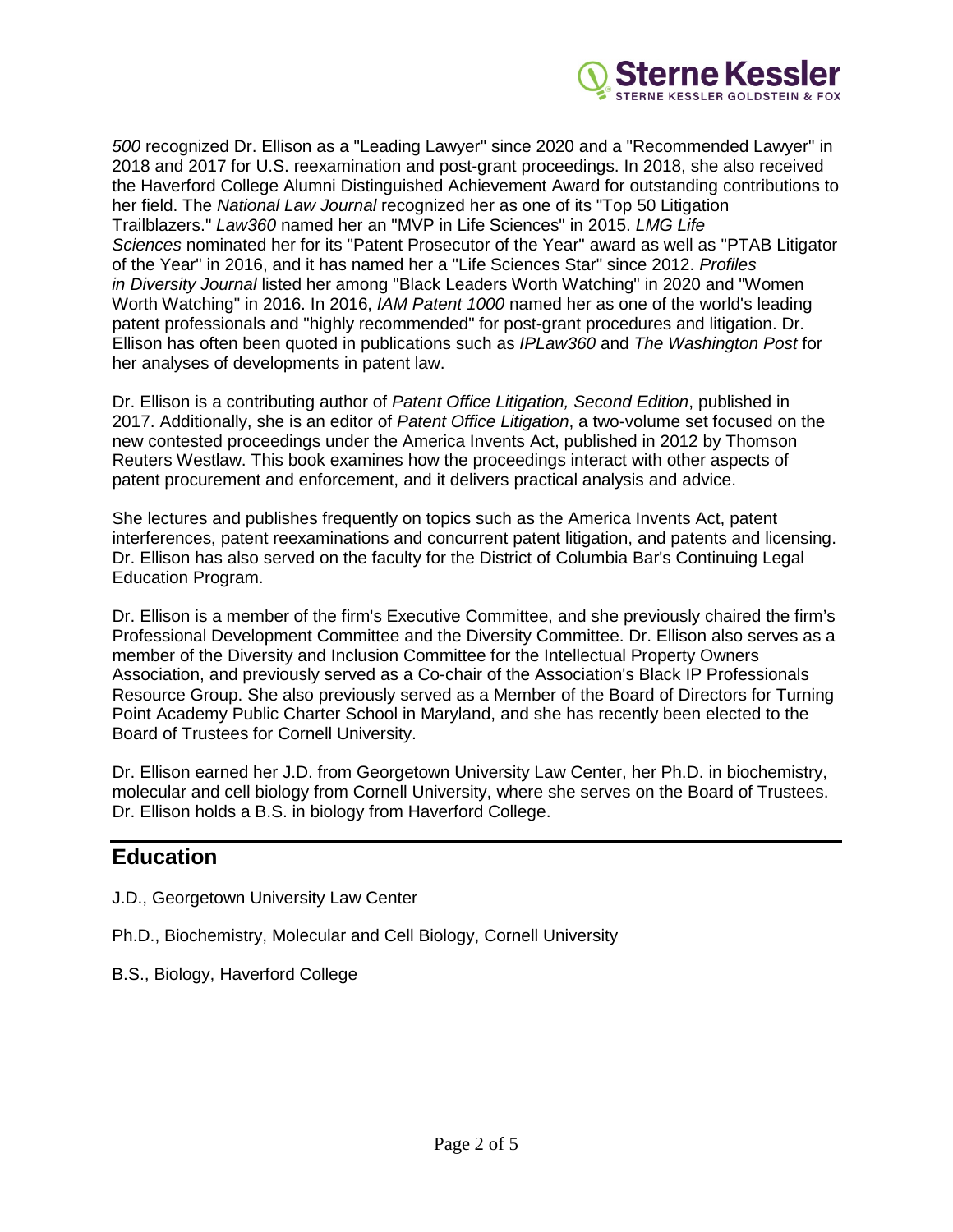

# **Achievements**

 $\overline{\phantom{a}}$ 

- *IAM Strategy 300*, "Global Leaders Guide" (2022)
- *LMG Life Sciences,* Hall of Fame Inductee (2021)
- *LMG Life Sciences,* "Life Sciences Star" (2021 2012)
- *IAM Strategy 300,* "A Guide to the World's Leading IP Strategists" (2021)
- *Profiles in Diversity Journal,* "Black Leaders Worth Watching" (2020)
- *World Intellectual Property Review,* "WIPR Leaders" (2021 2018)
- *IAM Patent 1000,* "National: Highly Recommended Post-Grant Proceedings; Washington, DC: Patent Litigation (Bronze Band)" (2021)
- *IAM Patent 1000,* "National: Highly Recommended Post-Grant Proceedings; Washington, DC: Patent Litigation (Silver Band)" (2020 - 2018)
- *Managing IP, "*Top 250 Women in IP" (2021 2016)
- *Managing IP, "*IP Star" (2021 2013)
- Haverford College, Alumni Distinguished Achievement Award (2018)
- *LMG Life Sciences*, "Finalist Post Grant Proceedings Attorney of the Year" (2020, 2018)
- *The Legal 500,* "Leading Lawyer Patent Prosecution (including reexamination and postgrant proceedings)" (2022 - 2020)
- *The Legal 500,* "Highly Recommended Lawyer Patent Prosecution (including reexamination and post-grant proceedings)" (2018 - 2017)
- *IAM Patent 1000*, "Washington, D.C.: Patent Litigation (Silver Band)" (2018 2017)
- *LMG Life Sciences,* "Post Grant Proceedings Attorney of the Year" (2019, 2017)
- *Profiles in Diversity Journal, "*Women Worth Watching" (2016)
- *IAM Patent 1000,* "Highly Recommended Lawyer Post-Grant Procedures and Litigation" (2016)
- *National Law Journal, "*Litigation Trailblazer" (2015)
- *Law360, "'*MVP' in the Life Sciences category" (2015)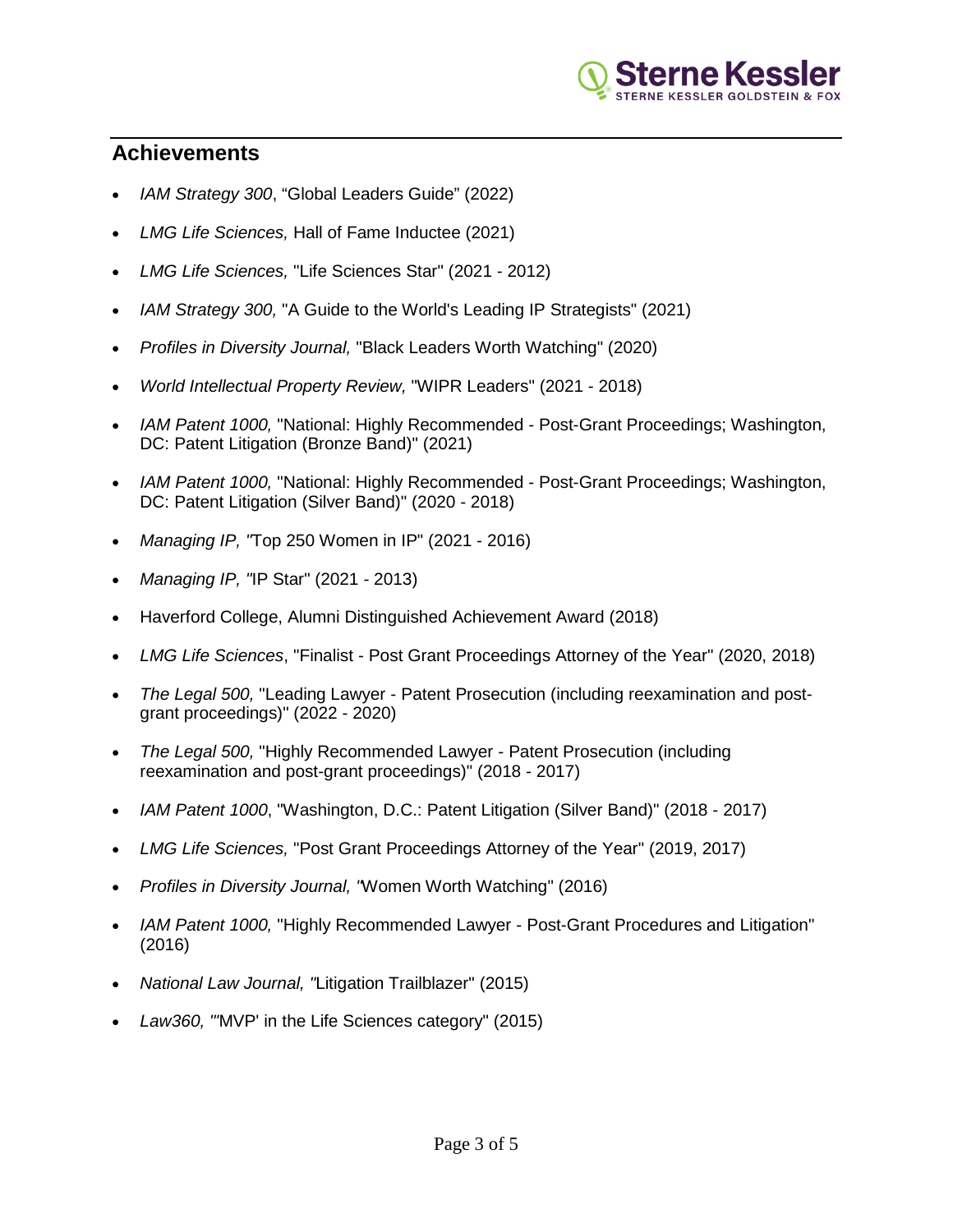

# **Bylined Articles**

 $\overline{\phantom{a}}$ 

#### **[Case Studies and Trends at the PTAB Involving 35 U.S.C. § 112](https://www.sternekessler.com/news-insights/publications/case-studies-and-trends-ptab-involving-35-usc-ss-112)**

*Sterne, Kessler, Goldstein & Fox,* March 7, 2022 David H. Holman, Ph.D., [Eldora L. Ellison, Ph.D.,](https://www.sternekessler.com/professionals/eldora-l-ellison) and [Kirsten AK Weigel-Van Aken, M.D.](https://www.sternekessler.com/professionals/kirsten-ak-weigel-van-aken)

### **[Promoting Diversity in IP Law: How Small Actions Can Lead to Big Changes](https://www.sternekessler.com/news-insights/publications/promoting-diversity-ip-law-how-small-actions-can-lead-big-changes)**

*World Intellectual Property Review,* August 5, 2020 [Eldora L. Ellison, Ph.D.](https://www.sternekessler.com/professionals/eldora-l-ellison) and [Gaby L. Longsworth, Ph.D.](https://www.sternekessler.com/professionals/gaby-l-longsworth)

### **[1.132 Declarations for Traversing Rejections](https://www.sternekessler.com/news-insights/publications/1132-declarations-traversing-rejections)**

*Sterne, Kessler, Goldstein & Fox,* July 7, 2020 [Bonnie W. Nannenga-Combs, Ph.D.,](https://www.sternekessler.com/professionals/bonnie-w-nannenga-combs) [Eldora L. Ellison, Ph.D.,](https://www.sternekessler.com/professionals/eldora-l-ellison) and [Tyler C. Liu](https://www.sternekessler.com/professionals/tyler-c-liu)

# **[Patenting Personalized Nutrition Is Challenging But Feasible](https://www.sternekessler.com/news-insights/publications/patenting-personalized-nutrition-challenging-feasible)**

*Law360,* April 23, 2020 [Eldora L. Ellison, Ph.D.](https://www.sternekessler.com/professionals/eldora-l-ellison) and [Paul A. Calvo, Ph.D.](https://www.sternekessler.com/professionals/paul-calvo)

#### **[How District Courts Treat Patent Eligibility In Life Sciences](https://www.sternekessler.com/news-insights/publications/how-district-courts-treat-patent-eligibility-life-sciences)**

*Law360,* October 20, 2017 [Eldora L. Ellison, Ph.D.](https://www.sternekessler.com/professionals/eldora-l-ellison) and [Jaume M. Canaves, Ph.D.](https://www.sternekessler.com/professionals/jaume-m-canaves)

# **[A Survey Of Patent Owner Estoppel At USPTO](https://www.sternekessler.com/news-insights/publications/survey-patent-owner-estoppel-uspto)**

*Law360,* September 26, 2017 [Eldora L. Ellison, Ph.D.](https://www.sternekessler.com/professionals/eldora-l-ellison)

# **PTAB At 5: Part 1 — [Surprises And Lessons Learned](https://www.sternekessler.com/news-insights/publications/ptab-5-part-1-surprises-and-lessons-learned)**

*Law360,* September 11, 2017 [David W. Roadcap, Ph.D.,](https://www.sternekessler.com/professionals/david-w-roadcap) [Eldora L. Ellison, Ph.D.,](https://www.sternekessler.com/professionals/eldora-l-ellison) and [Pauline M. Pelletier](https://www.sternekessler.com/professionals/pauline-m-pelletier)

# **[The Evolving Scope of Estoppels Arising from Inter Partes Reviews](https://www.sternekessler.com/news-insights/publications/evolving-scope-estoppels-arising-inter-partes-reviews)**

*Bloomberg BNA,* June 2, 2017 [Eldora L. Ellison, Ph.D.](https://www.sternekessler.com/professionals/eldora-l-ellison) and [R. Wilson "Trey" Powers III, Ph.D.](https://www.sternekessler.com/professionals/r-wilson-trey-powers-iii)

# **[Top 5 PTAB Tips for Big Pharma](https://www.sternekessler.com/news-insights/publications/top-5-ptab-tips-big-pharma)**

*New Jersey Law Journal,* April 3, 2017 [Eldora L. Ellison, Ph.D.](https://www.sternekessler.com/professionals/eldora-l-ellison) and [R. Wilson "Trey" Powers III, Ph.D.](https://www.sternekessler.com/professionals/r-wilson-trey-powers-iii)